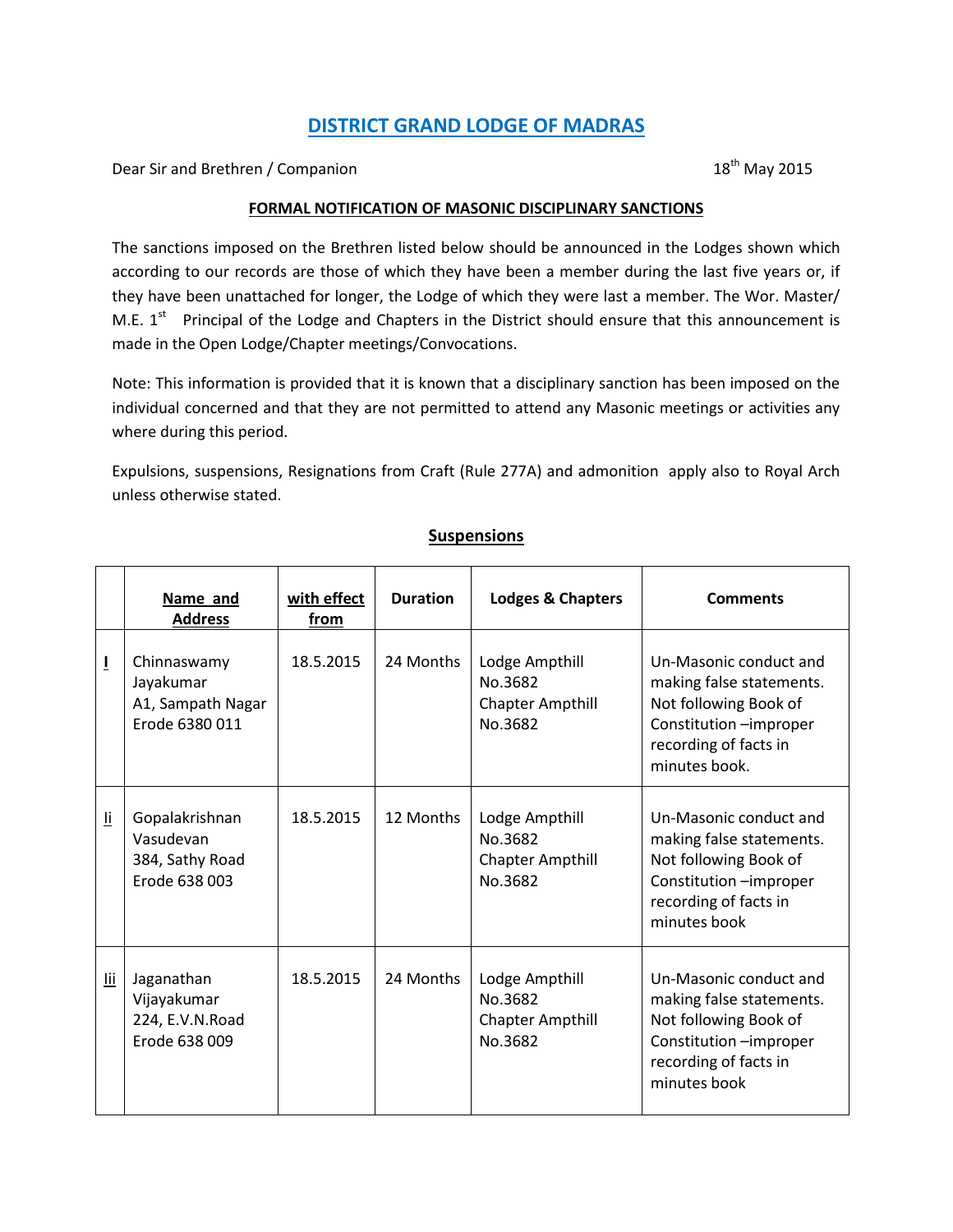| <u>iv</u> | Narayanan<br>Ragunathan<br>21, Ponn Street<br>Erode 638 001 | 18.5.2015 | 24 months | Lodge Ampthill<br>No.3682<br><b>Chapter Ampthill</b><br>No.3682 | Un-Masonic conduct and<br>making false statements.<br>Not following Book of<br>Constitution -improper<br>recording of facts in<br>minutes book |
|-----------|-------------------------------------------------------------|-----------|-----------|-----------------------------------------------------------------|------------------------------------------------------------------------------------------------------------------------------------------------|

## **Admonition**

| Name & Address                                                                                    | <b>Comments</b>                                                                                                                                                                                             |
|---------------------------------------------------------------------------------------------------|-------------------------------------------------------------------------------------------------------------------------------------------------------------------------------------------------------------|
| Brethren of Lodge Ampthill No.3682<br>The Masonic Hall<br>NSR Road, Salibaba Colony<br>Coimbatore | Un Masonic conduct and improper or false<br>recording of Lodge happenings in the minutes<br>book and not following procedures laid as per<br><b>Book of Constitutions.</b><br>Ordered immediate correction. |

So far as is known none of the above are, or have been members in the Irish or Scottish Constitutions.

Yours faithfully and fraternally,

## **District Grand Secretary**

To All Secretaries of 18 Lodges and All Scribes E of 15 Chapters